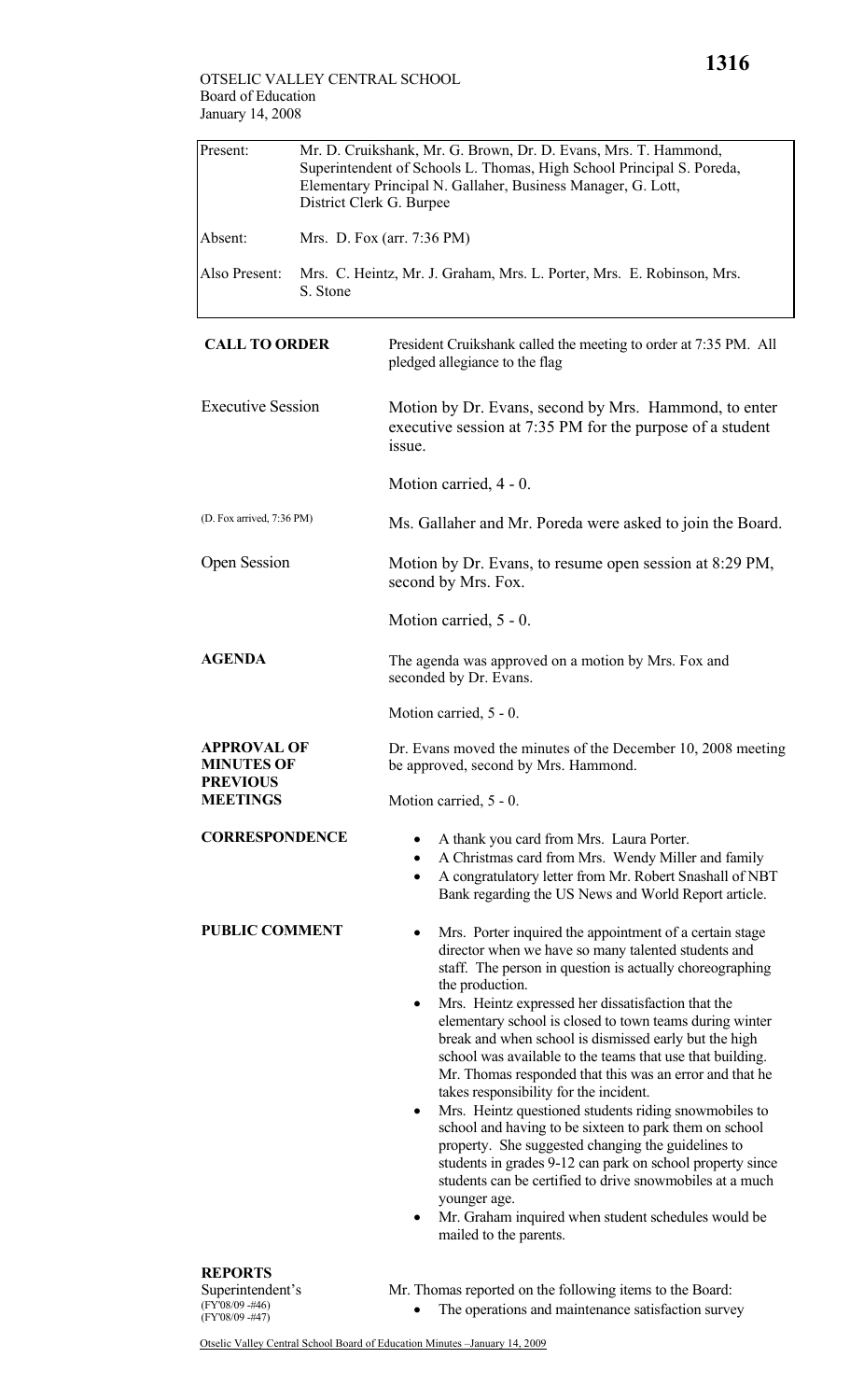distributed to all staff before break. The data was compiled and shared with the maintenance staff. The group discussed a form Mr. Thomas developed outlining what they thought the results would look like and the actual results.

- Ms. Ross and Mr. Ashton participated in the BOCES Math audit of the Norwich School District.
- New engineers at BCK will come to "eyeball" the facility and prioritize the list of repairs into three sections: have to be repaired, should be repaired and could be repaired based on the building conditions survey. The Facilities Planning Committee will be reconvened after this.
- An EPA violation at the elementary building. There is no overfill in the fuel tank. It is in compliance in accordance with the 1994 project. It is not mandatory to upgrades it until there is a new project.
- The transportation/buildings and grounds supervisor's office has been moved to the District Office.
- The transportation/building  $&$  grounds reports were discussed. It was requested to include the average number of students on each bus, what route the bus is used on, and what maintenance has been performed on each bus on each transportation report. It was requested to have a buildings & grounds report to include prioritization of special projects and what small repairs are planned.
- A grievance update regarding a special education issue and a phone issue at the high school. There is a preliminary agreement for the phone issue.
- Mrs. LeBlanc and Mrs. Osowski received a grant for an electronic field trip to the Rock & Roll Hall of Fame. They will be taking the junior class to the Annex of the Rock & Roll Hall of Fame on January  $15<sup>th</sup>$ . They will do a video presentation at the February meeting.
- Budget formation process for public input was discussed.

Mr. Lott reported on the following:

- The quarterly internal auditor's report.
	- Motion by Mrs. Hammond to accept the internal auditor's quarterly report. Second by Mrs. Fox.

Motion carried, 5 - 0.

- The Chenango County portion of the state land tax was received on December 31, 2008.
- The state aid is flowing on time.
- Transportation state aid.

Ms. Gallaher reported on the following to the Board:

- A presentation on Response to Intervention (RTI). Policies and procedures are already in place when it becomes law in July, 2012.
- Mrs. Bucalo, Mrs. Fairbank, and Mrs. Mosely were Regional scorers for the fourth grade ELA.

High School Principal's Mr. Poreda reported on the following the Board:

- Explanation of the student schedules.
- A national officer of the FFA will be visiting the school on February 26, 2009. The community will also be invited to meet this officer.
- Explanation of the Academic Study Hall statistics.
- The staff will be participating in a book study funded through Title 2 monies. They will be studying "Fire in the Middle School Bathroom" and "Fire in the High School Bathroom".

Board Member's The following topics were discussed:

- A reminder of the Legislative Breakfast on January 24, 2009.
- Mr. Cruikshank summarized the Board retreat that was held on December 13, 2008.

(FY'08/09 - #48)

## **Business**

Administrator's (FY'08/09 - #49)

Elementary Principal's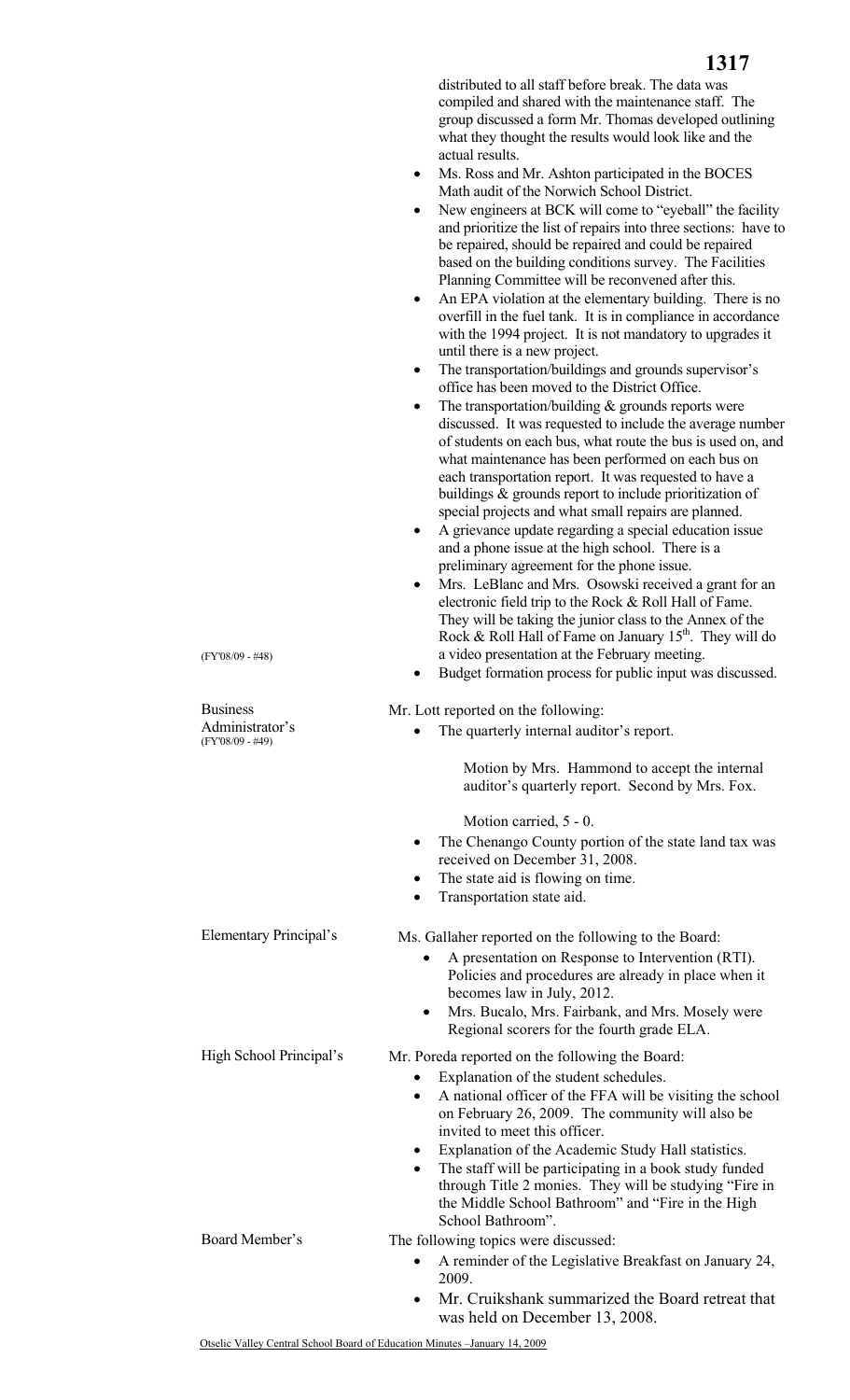- Discussion on voting locations for the May vote. Mr. Lott and Mrs. Burpee were asked to develop a list of expenses that were incurred at the voting in November.
- The culinary essentials class was thanked for the snacks.

**Financial Reports**  Motion by Dr. Evans to accept the financial reports as presented. Second by Mrs. Fox.

Motion carried,  $5 - 0$ .

## **OLD BUSINESS**

(FY'08/09 - #50)

Policy Manual Update Motion by Dr. Evans to table discussion for one month. Second by Mrs. Hammond.

Motion carried, 5 - 0.

## **NEW BUSINESS**

Personnel Recommendations  Motion by Mrs. Fox upon the recommendation of the Superintendent of Schools, to approve the following personnel recommendations:

| John and Shirley<br>Girton | Appointment as<br>$\frac{3}{4}$ stage directors<br>for the 2009<br>Spring musical                                                                                      | At a stipend of<br>\$564.38 each.    |
|----------------------------|------------------------------------------------------------------------------------------------------------------------------------------------------------------------|--------------------------------------|
| <b>Bethany Sortman</b>     | Appointment as a<br>1/4 stage director<br>for the 2009<br>spring musical                                                                                               | At a stipend of<br>\$376.25          |
| Marcia Marshall            | Conditional<br>appointment<br>pending<br>clearance from<br>the State<br>Education<br>Department as a<br>substitute clerical<br>worker and<br>substitute school<br>aide |                                      |
| Leigh Ceisielski           | Conditional<br>appointment<br>pending<br>clearance from<br>the State<br>Education<br>Department as a<br>substitute teacher                                             |                                      |
| Gary Morley                | Appointment as a<br>regular bus driver<br>at an hourly rate<br>of \$13.05                                                                                              | <b>Effective January</b><br>14, 2009 |

Second by Dr. Evans.

Motion carried,  $5 - 0$ .

| Committee on Special | Motion by Dr. Evans, upon the recommendation of the         |
|----------------------|-------------------------------------------------------------|
| Education            | Superintendent of Schools, to accept the recommendations of |
| Recommendations      | the Committee on Special Education resulting from the       |
|                      | meetings of December 10, December 11, December 15,          |
|                      | December 16, December 18, and December 19, 2008.            |
|                      | Second by Mrs. Fox.                                         |

Motion carried, 5 - 0.